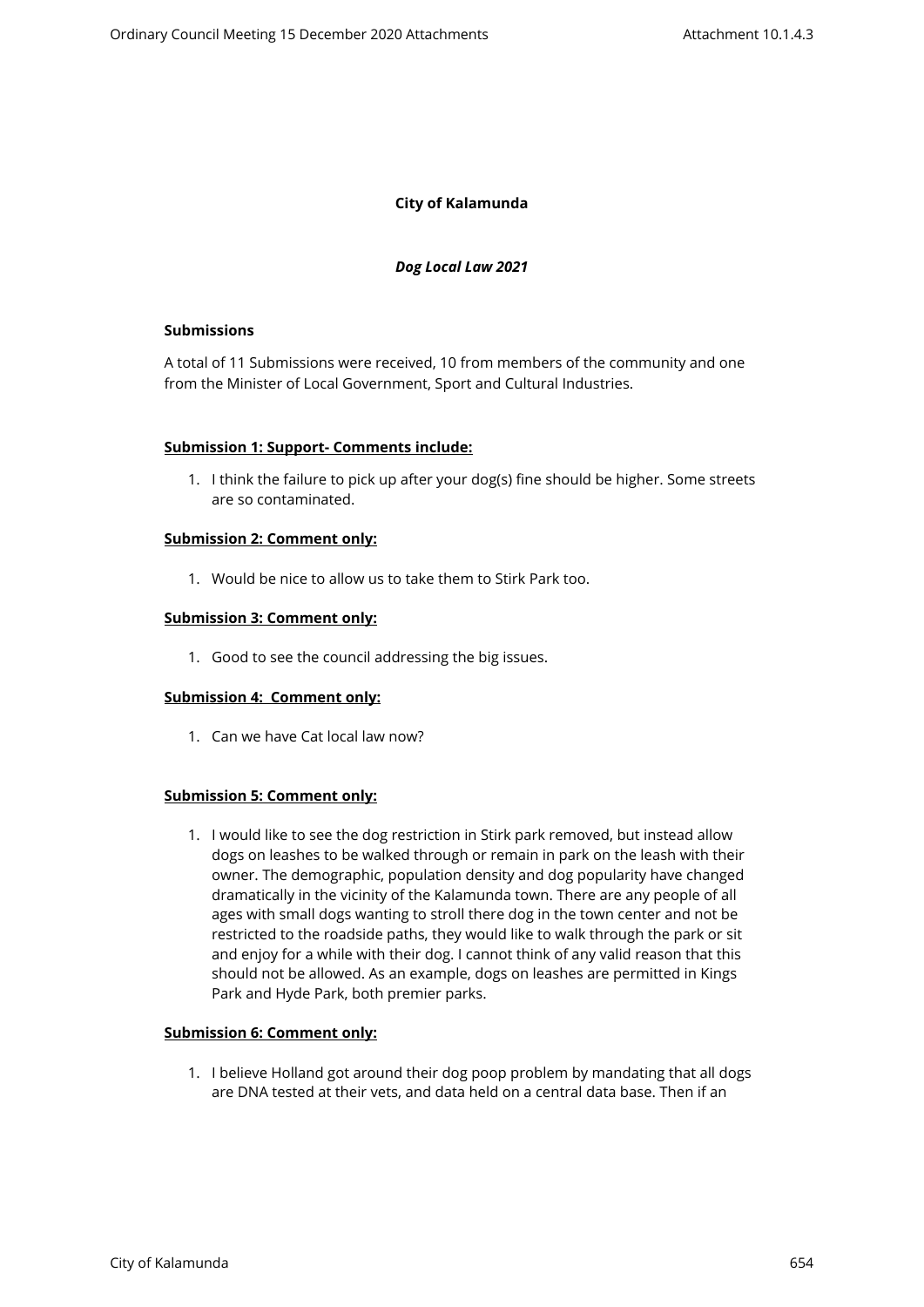errant poop is found, it is DNA tested and the owner charged for the cost of the test and fined for the poop. Their dog poop problem vanished very quickly

### **Submission 7: Comment only:**

1. I'd like the council to consider making Davies Park and off-lead dog exercise area. Being an on-lead exercise area is pointless. There are currently limited exercise areas in Maida Vale. Roe/Kalamunda area is now a work site, with the area bordering Hawtin Rd being predominantly bush with a few small tracks. Ideally Davies park being enclosed longer term would be ideal.

### **Submission 8: Objection:**

1. You should include the fact that some dog owners have dogs that are a nuisance in the way of continual loud barking. You should have the law to investigate verbal complaints without too much input from complainants, and issue penalties when found that you can establish satisfactorily that a nuisance is evident.

#### **Submission 9: Comment:**

1. Whilst I appreciate the need to control and regulate the dog population, it would be unfortunate if it got too complicated and onerous for people whose only companionship is a small dog, particular some of our older people.

#### **Submission 10: Objection:**

1. If I pay for my property and own it, you shouldn't be able to tell me what I can and can't do. If I paid for the property and can reasonably keep 7 dogs on it, I should be allowed to. I rent so my landlord should make the rules. If my dog escapes to go for a walk and does get picked up by the ranger I shouldn't have to pay exorbitant fees when the dog would have just wandered home. If he does fight (which is out of character for him) or more likely get attacked, then I'll take that up with the other owner. Kalamunda is a lovely place to be, but the shire makes it a sad place to live.

## **Submission 11: Minister of Local Government, Sports and Cultural Industries**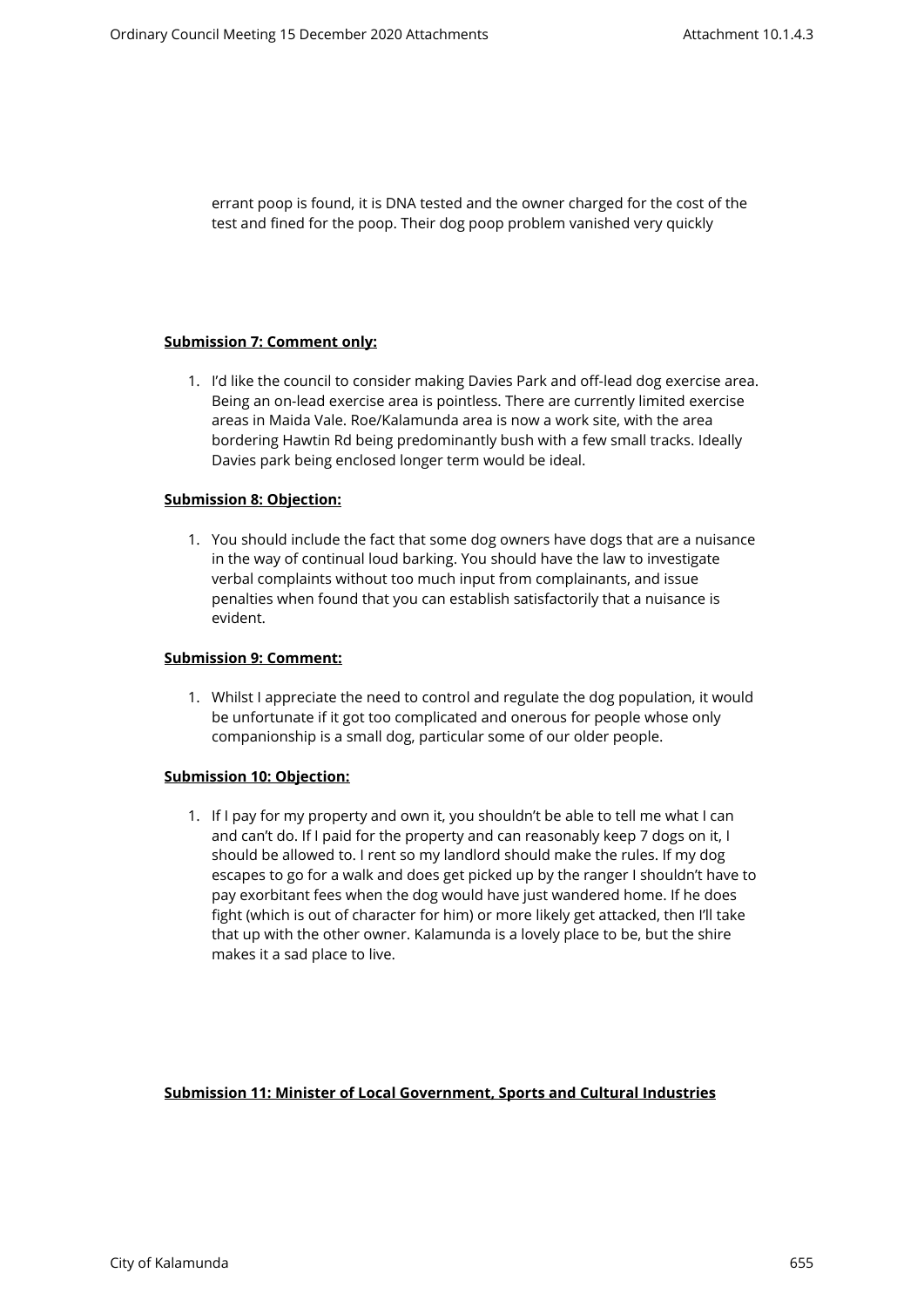This email is in response to your letter dated 10 July 2020 regarding the City's proposed local law.

The Department's comments are noted below. Please contact me if you have any queries regarding the comments.

Noted in the submission the City's intensions to conduct a review of all Dog exercise and prohibited areas within the City.

## **City of Kalamunda Dogs Local Law 2021**

### **Minor edits**

The following minor edits are suggested:

- **Contents:** It is suggested that the page numbers be removed from the gazettal version, as it will clash with the page numbering system in the Gazette.
- The City should review each clause to ensure that full stops are inserted at the end of the clause.
- It is suggested that all references to "sub-clause" be replaced with "subclause".
- **Clause 1.5:** In the definition of *CEO*, replace "chief executive officer" with "Chief Executive Officer".
- **Clause 3.3:** in subclause (1)(a)(iii), replace the full stop with a semicolon.
- **Schedules:** it is suggested that all bracketed clause references in the Schedule titles be centred.

The City should conduct a thorough review to ensure all references and crossreferences within the local law are accurate, particularly if any changes are made as a result of these comments.

#### **Minister's Directions – pursuant to s 3.12 (7) of the** *Local Government Act 1995*

Please note: once the City has published a local law in the *Government Gazette*, the City must comply with the requirements of the Minister's *Local Laws Explanatory Memoranda Directions 2010*. The City must, within 10 working days of the Gazettal publication date, forward the signed Explanatory Memoranda material to the Committee at the current address: